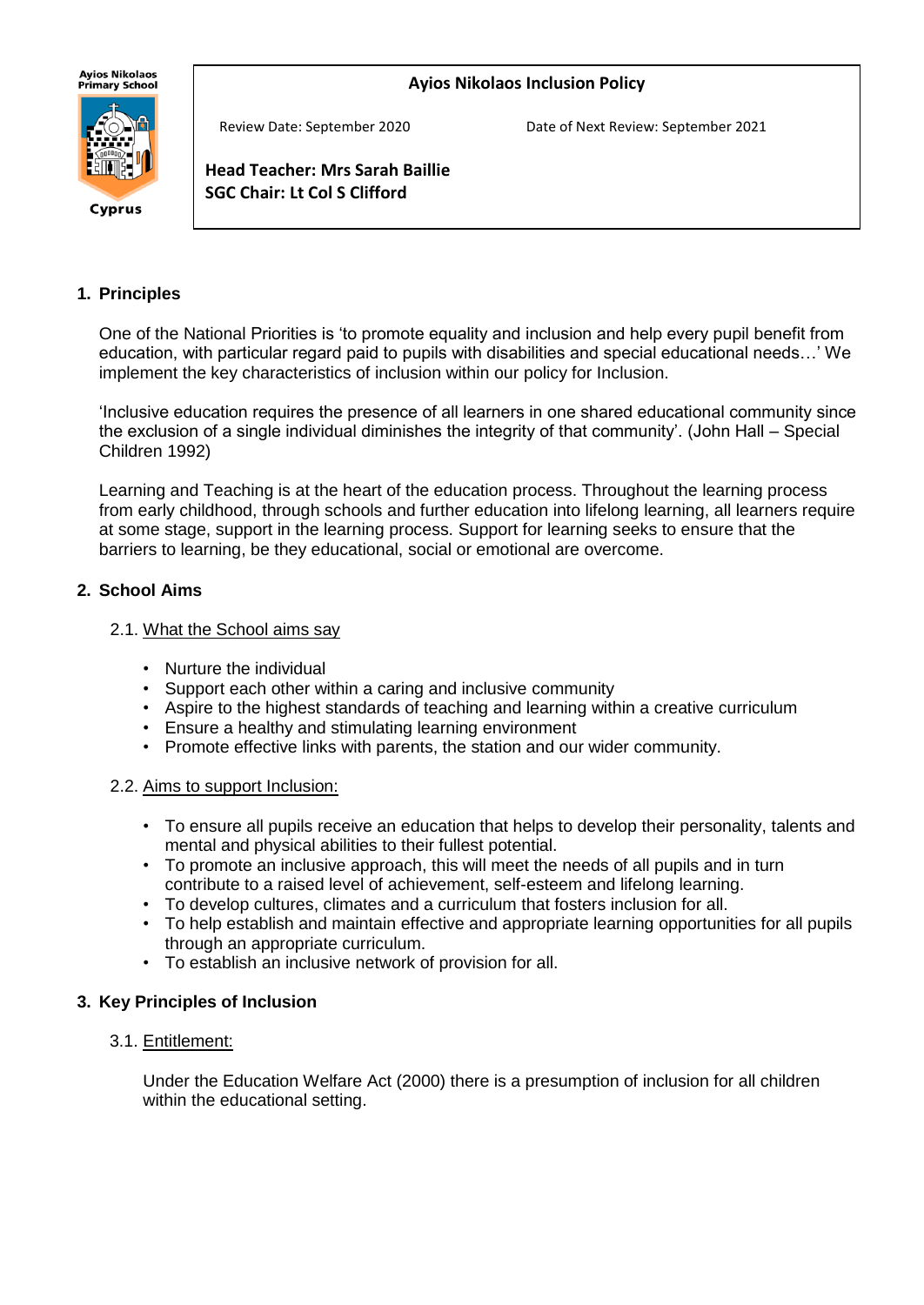### 3.2. Inclusion:

Inclusion is not merely physical integration within a school; it is an attitude that affects our thinking and practice within our school.

### 3.3. Partnership:

This is about using a 'joined up' approach or collaborative approach to planning and reviewing the needs of pupils involving a range of bodies from relevant professionals within the Island Support Service (Cyprus). This will also include close partnership with parents/carers and the children themselves.

#### 3.4. Participation:

This involves increasing participation of pupils within all aspects of school life and decreasing marginality of individuals or groups because of ability, race, culture, age or disablement. We need to involve all the pupils in decision-making within the school through a plan to increase the participation of all pupils in the school.

The concept of inclusion requires us all to be continually reflective of our practice and work together to create the best for all our learners.

### **4. Guidance on supporting all pupils within the school**

As a school team we are committed to developing and promoting multi- agency working to meet the needs of learners within our school. The role of the class teacher is to meet the needs of all the pupils in his/her class. The role of the SENDCo (Special Educational Needs and Disabilities Coordinator) and members of the EPAS (Educational Psychology Advisory Specialists) team is to collaborate with the class teacher in meeting these needs. The involvement of parents/carers and pupils is embedded in this process.

#### **5. Class Teacher Guidance**

Provide clear differentiated work to meet the needs of the pupils (quality first wave teaching), including those with dyslexia or literacy difficulties.

Collect and collate assessment information on all children and particularly those who may be giving cause for concern.

Raise issues with SENDCo with clear information about progress or lack of adequate progress / this may also be linked to ARE (Age Related Expectations) staff should raise concerns after some initial discussion with the parents.

### **6. Pupil Progress Meetings**

These will be held with the Headteacher, class teacher and SENDCo after termly input of progress data into school assessment system. Using data collected children not making expected progress towards ARE may be flagged up for additional support.

Support may take the form of Intervention support, mentoring on 1-1 basis or targeted support for a specific subject related gap.

Further assessment by the SENDCo or SAT may also be discussed.

### **Pupil and Family Services/EPAS (Cyprus)**

- Senior Educational Psychologist (SEP)
- Senior Educational Social Worker (SESW)
- Specialist Advisory Teacher (SAT)
- Speech & Language Therapy
- Paediatric Nurse
- School Nurse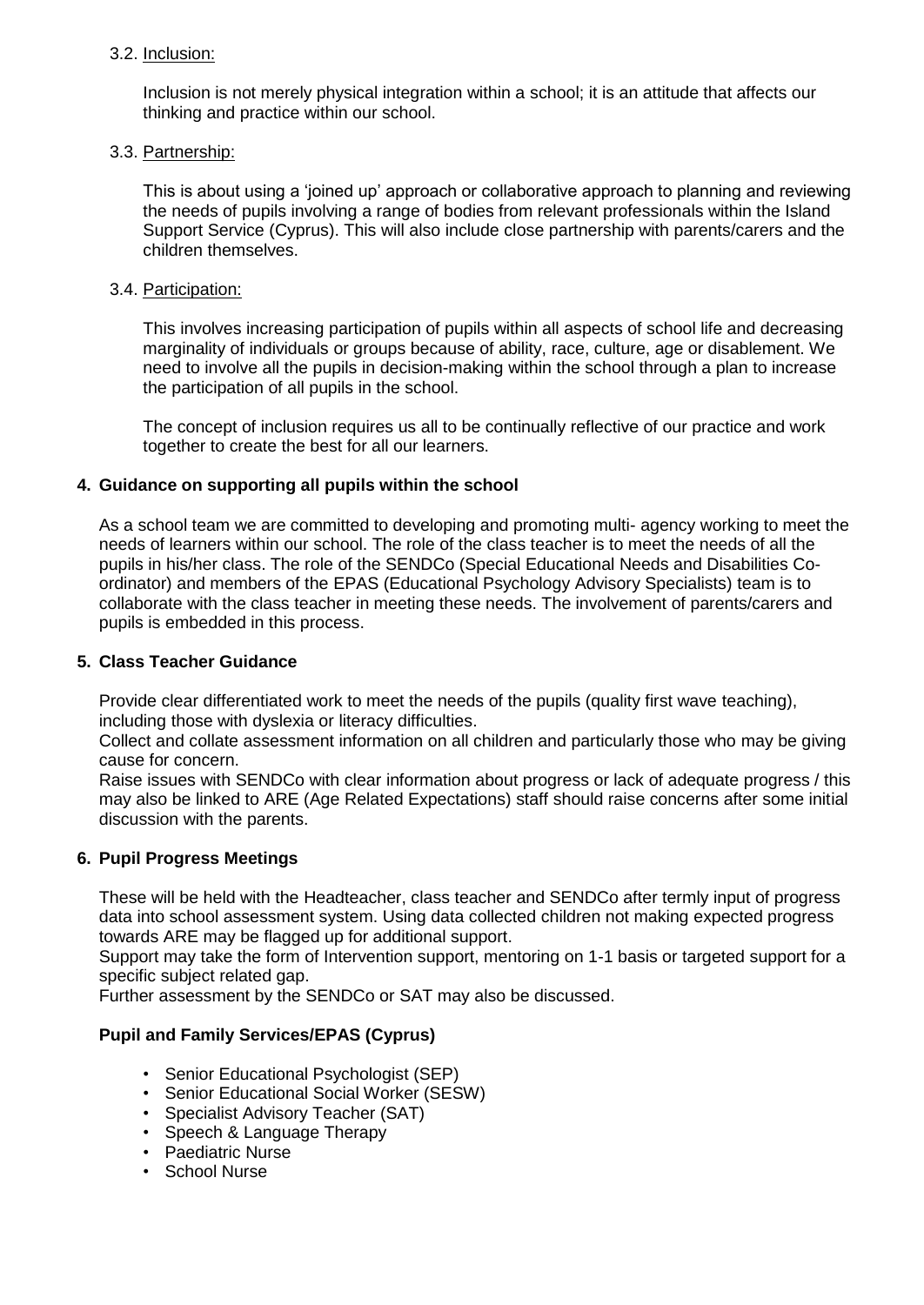# **7. Transition.**

Owing to the particularly transient population of Ayios Nikolaos School it is very important that all records of assessment, Individual Learning Plans and reviews are passed on when the children move to another school. If children are registered at RIAISEN 3 there should be a CEAS\* registration. This will aid families moving to both UK or postings in Germany or other forces areas. An extensive programme of support has been developed to assist pupils as they transition into or out of the school, which includes the provision of ELSA\* sessions to preserve emotional well-being during the transition process.

Movement at year 6 to year 7 – there will be meetings arranged between the year 6 teacher/s and school SENDCo and the Secondary school SENDCo to discuss progress, previous provision for any child moving between the schools.

# **8. Identification of pupils experiencing difficulties within the classroom.**

Class teacher will monitor and make judgements about pupils making 'ARE'

- Cause for concern Class teacher to check differentiation.
- Keep clear comprehensive notes about support given and success of pupil.
- Arrange a meeting with parent to discuss concerns.
- Note initial concerns or complete RIAISEN 1\*(Record of Identification, Assessment and Intervention for pupils with Special Educational Needs) if teacher and parents agree that targets are needed. Pass to SENDCo.
- Meet with SENDCo to discuss concerns taking evidence to support.
- Views (assessments work samples etc).

Class teacher in conjunction with SENDCo will decide if additional support is required and if an Intervention programme or Behaviour Plan will be formulated.

## **9. SENDCo will enter child on Vulnerable Pupils List**

'Asses, plan, do, review' cycle will be followed. Progress will be reviewed at end of set period – reviewed ½ termly If progress is evident new targets will be set If progress is deemed to be less than adequate it will be necessary to involve other agencies to offer advice and support.

### **10. Tracking and review of pupils**

| <b>Children at RIAISEN 1</b> | Teacher creates and reviews Learning Plans termly with<br>parents. Copies to SENDCo who monitors. Targeted<br>teaching and LSA support available.                                                                                                                                                                                  |
|------------------------------|------------------------------------------------------------------------------------------------------------------------------------------------------------------------------------------------------------------------------------------------------------------------------------------------------------------------------------|
| Children at RIAISEN 2        | Half termly Learning Plans or Behaviour Plan annotated<br>to indicate progress against targets. Plans written in<br>collaboration with the SENDCo. Group interventions and<br>more detailed assessments by SEN LSA available.<br>Higher level of classroom support following interventions<br>to ensure application of new skills. |
| Children at RIAISEN 3        | Targets reviewed and moved on if appropriate. Half<br>termly monitoring of Learning Plans / Behaviour Plans in<br>collaboration with SENDCo and SAT and report for Head<br>teacher and MOD completed. Monitoring of small steps<br>progress available. Interventions tailored to individual                                        |